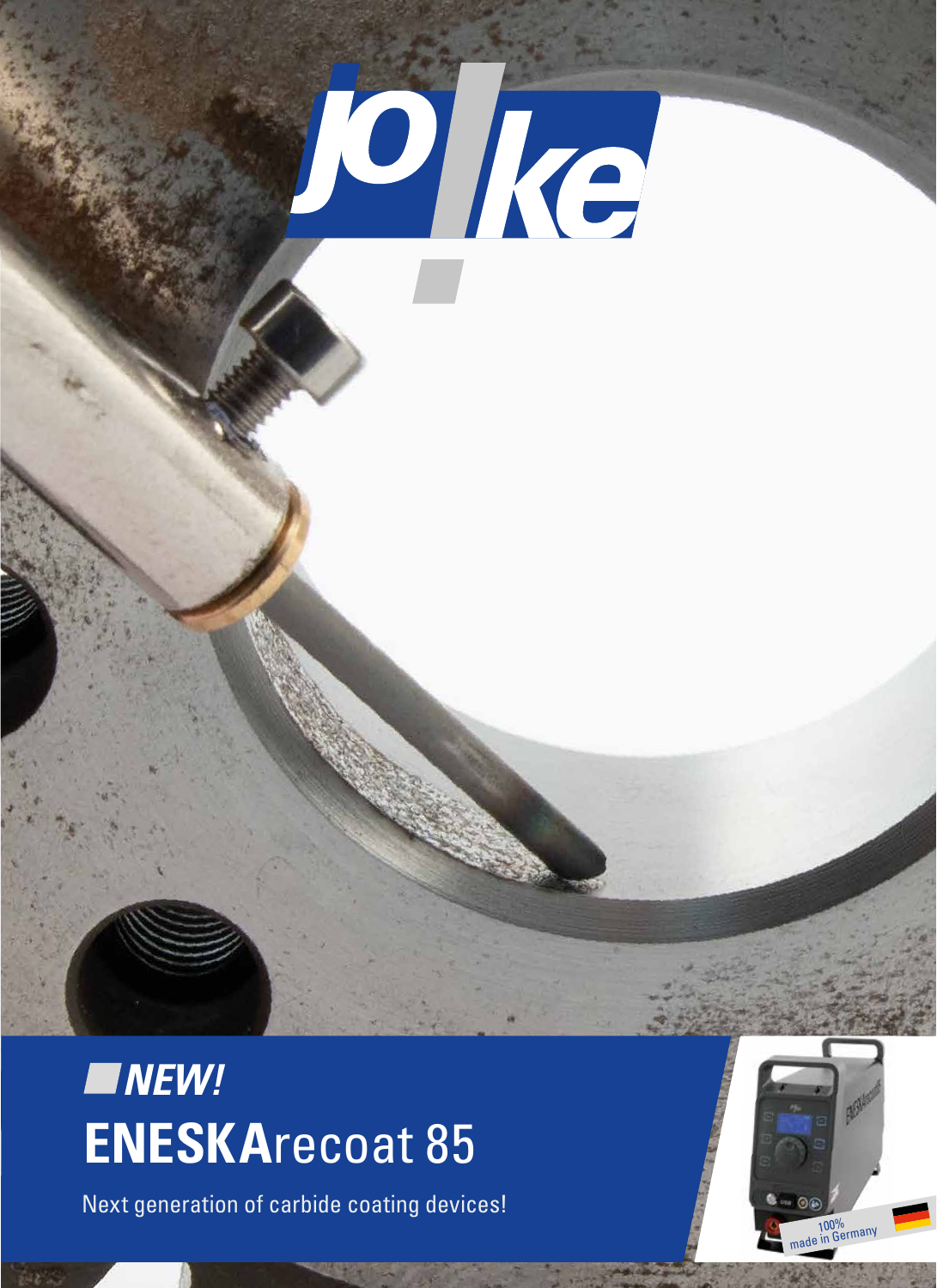### **Tungsten carbide coating unit** ENESKArecoat 85

|                                                           |                                                                                                                                                                                                                                                                                                                                                                                                                                         |                                                                                                       | Price from |       |
|-----------------------------------------------------------|-----------------------------------------------------------------------------------------------------------------------------------------------------------------------------------------------------------------------------------------------------------------------------------------------------------------------------------------------------------------------------------------------------------------------------------------|-------------------------------------------------------------------------------------------------------|------------|-------|
|                                                           |                                                                                                                                                                                                                                                                                                                                                                                                                                         |                                                                                                       | Order No.  | 1 Set |
| <b>ENESKArecoat 85 Tungsten carbide coating unit, Set</b> |                                                                                                                                                                                                                                                                                                                                                                                                                                         |                                                                                                       |            |       |
|                                                           | Control unit:<br>Maximum achievable coating hardness:<br>Working voltage:<br>Vibration frequency:<br>Supply voltage:<br>Dimensions (W x D x H):<br>Weight:                                                                                                                                                                                                                                                                              | 82 HR 30<br>30-54 V<br>variable up to 120 Hz<br>115/230 V AC, 50/60 Hz<br>135 x 476 x 321 mm<br>10 kg | 0700300    |       |
|                                                           | Application gun:<br>Vibration frequency:<br>Working area lamp:<br>Weight, incl. cable packet:<br>Cable length:<br>Scope of supply:<br>• Carbide coating device, control unit (Order No. 0 700 301)<br>$\mathbf{a}$ , and the contract of the contract of the contract of the contract of the contract of the contract of the contract of the contract of the contract of the contract of the contract of the contract of the contract o | variable up to 120 Hz<br>4 LEDs, 5000 K<br>$0.84$ kg<br>1.80 <sub>m</sub>                             |            |       |

- Application handpiece, complete with cable packet (Order No. 0 700 302)
- Ground cable (2 m), 10 mm² with magnetic pole terminal (Order No. 0 700 351)
- Set of clamping elements for carbide electrodes (12 pieces) including spare screws and screwdriver (Order No. 0 700 060)
- Set of carbide electrodes (24 items) (Order No. 0 700 034)

#### *Accessories*

|                                    |                                                     |           | Price from |
|------------------------------------|-----------------------------------------------------|-----------|------------|
|                                    |                                                     | Order No. | 1 Piece    |
| <b>ENESKArecoat 85 foot switch</b> |                                                     |           |            |
|                                    | Foot control / foot switch                          | 0 700 360 |            |
|                                    | for on/off function of the coating process.         |           |            |
|                                    | Optionally connectable to the                       |           |            |
|                                    | ENESKArecoat 85 control unit (Order No. 0 700 301). |           |            |
|                                    | (Alternative to control via application gun)        |           |            |

### *Matching set of electrodes*

|                                                |                                                                                                                                                                                                                                                                                                                                                                                                                                                                           |           | Price from |         |
|------------------------------------------------|---------------------------------------------------------------------------------------------------------------------------------------------------------------------------------------------------------------------------------------------------------------------------------------------------------------------------------------------------------------------------------------------------------------------------------------------------------------------------|-----------|------------|---------|
|                                                |                                                                                                                                                                                                                                                                                                                                                                                                                                                                           | Order No. | 1 Set      | 10 Sets |
| Set of tungsten carbide electrodes (24 pieces) |                                                                                                                                                                                                                                                                                                                                                                                                                                                                           |           |            |         |
|                                                | consisting of:<br>• 3 pieces each 1.0 mm round (Order No. 0 700 036)<br>• 3 pieces each 1.3 mm round (Order No. 0 700 046)<br>• 3 pieces each 1.8 mm round (Order No. 0 700 047)<br>• 3 pieces each 2.3 mm round (Order No. 0 700 048)<br>• 3 pieces each 1.1 mm square (Order No. 0 700 039)<br>• 3 pieces each 1.6 mm square (Order No. 0 700 040)<br>• 3 pieces each 2.1 mm square (Order No. 0 700 041)<br>• 3 pieces each 1.95 mm triangular (Order No. 0 700 042-0) | 0 700 034 |            |         |

**Single shapes of electrodes available! Additional electrodes and clamping elements**  you will find in our shop at: **www.joke-technology.com**



**Additional devices and tools** you will find in our shop at: **www.joke-technology.com**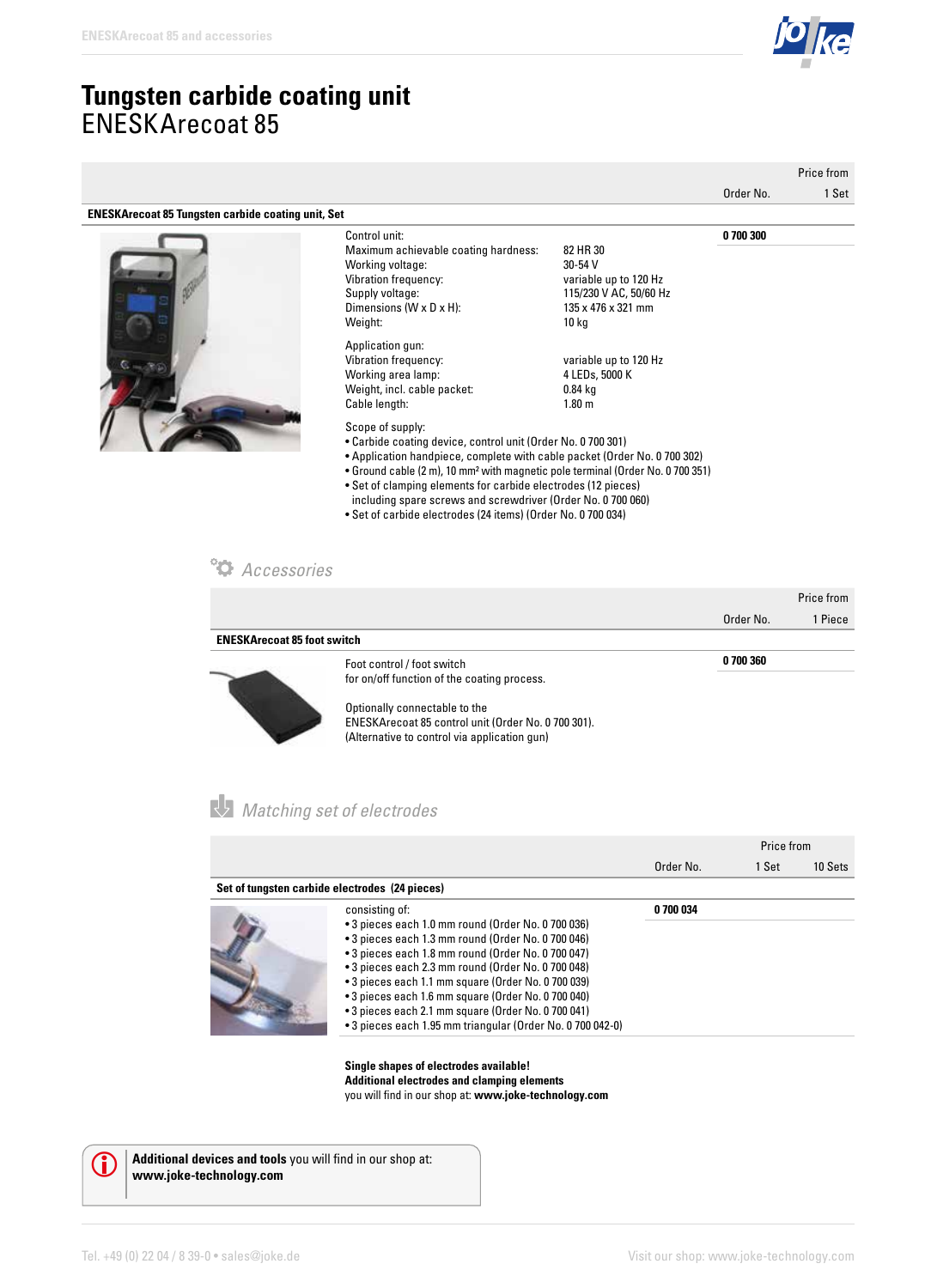

### **Tungsten carbide coating unit**  ENESKArecoat 85

Better surface results, faster application, lower usage costs: After two years of development work, joke Technology presents the ENESKArecoat 85, a new generation of carbide coating devices.

ENESKArecoat 85 is used to coat severely stressed surfaces quickly and easily. A carbide coating is applied by burning a tungsten carbide electrode at 2800 degrees Celsius, which achieves a maximum surface hardness of 82 HR 30 N.

This process is especially suitable for tools, devices and surfaces that have to be especially tough, hard and wear-resistant – such as punching and bending tools. In comparison to the previous model, the ENESKArecoat 85 achieves a higher maximum coat thickness by now having an up to 30 percent higher maximum working voltage of 54 volts. The specially controlled ignition spark and the higher vibration frequency of 120 Hertz allow working up to 20 percent faster and give an even better surface result. This also prevents burning out of the electrodes, which reduces usage costs. Furthermore, in comparison to the previous model, larger electrodes can be used, which expand the possible range of uses.

There have also been further developments in the handling of ENESKArecoat 85: In addition to the conventional foot switch, the new type of ergonomically shaped handpiece has an operating button for sensitive control of the coating process. In-built LEDs guarantee optimal, glare-free illumination of the workplace and enable monitoring of the electrode contact.

The preset parameters in the software are also new. They ensure a fast start and have an calibration function for automatically balancing the ignition timing. The user can also store and call additional, individual empirical values.



*Several application possibilities Coating of a machine part*



### **14 advantages at a glance**

- 30 percent higher working voltage giving a higher maximum achievable layer thickness
- Faster application with a 20 percent higher vibration frequency of 120 Hertz
- A new type of ignition spark control improves the surface finish
- No burning out of electrodes (reduced tool costs)
- Electrodes up to 25 percent larger widen the range of fields of work
- Reduction in vibrations on the outside of the handpiece
- Maximum achievable coating hardness of 82 HR 30 N
- **Contract** Ergonomic, user-friendly handpiece with integrated operating button
- LEDs for optimal, glare-free illumination of the workplace and contact monitoring
- Function control with animated LED line on the control unit and on the handpiece
- Software: Call of preset parameters and storage of individual parameters
- **Contract** Calibration function for balancing of the optimal ignition timing
- Well-proven ENESKA user interface with language support (D, E, F)
- Assistant function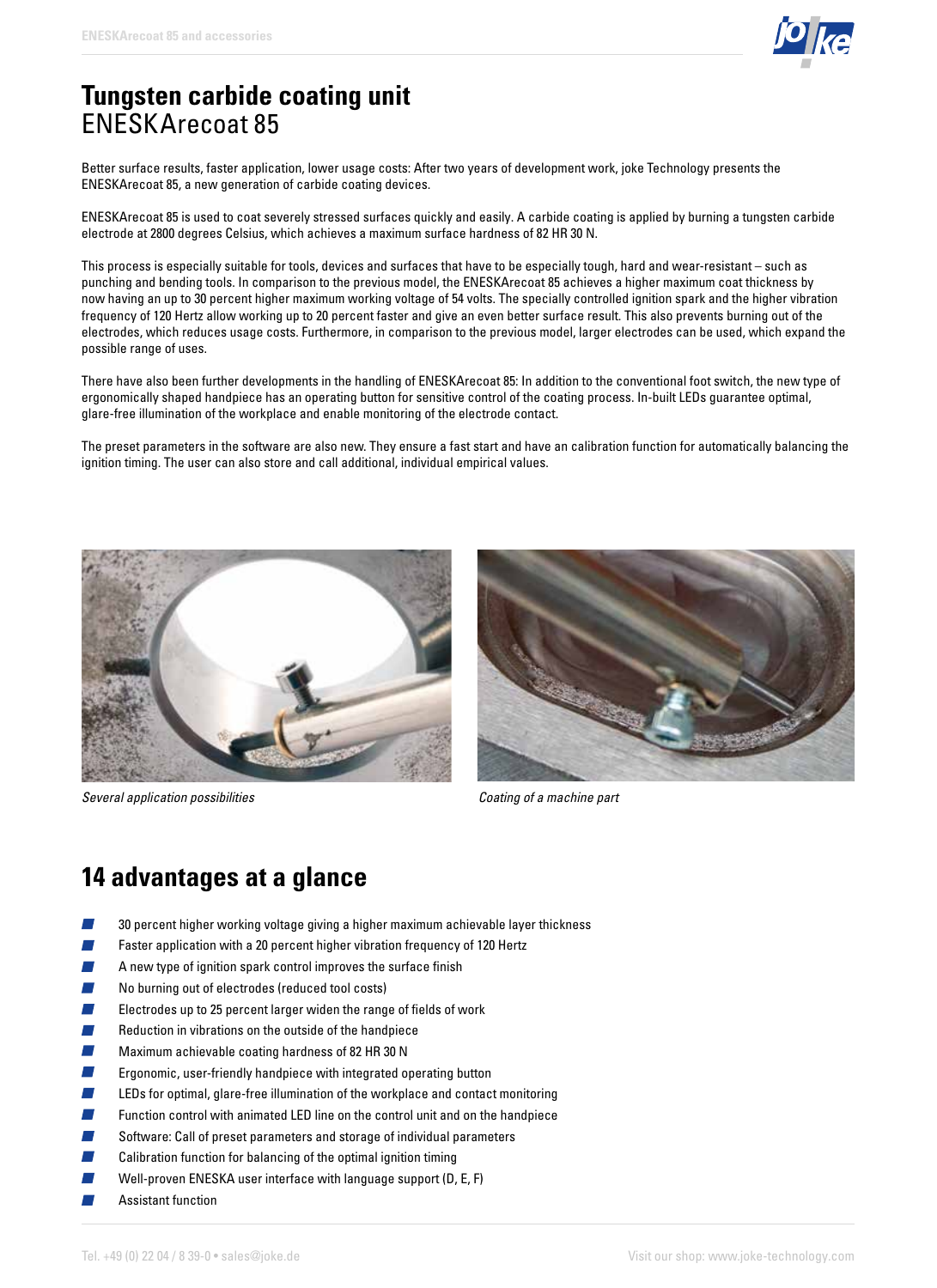## **Modern operating panel** ENESKArecoat 85

 $10$   $\overline{1}$ 



**User-friendly, intuitive user guidance**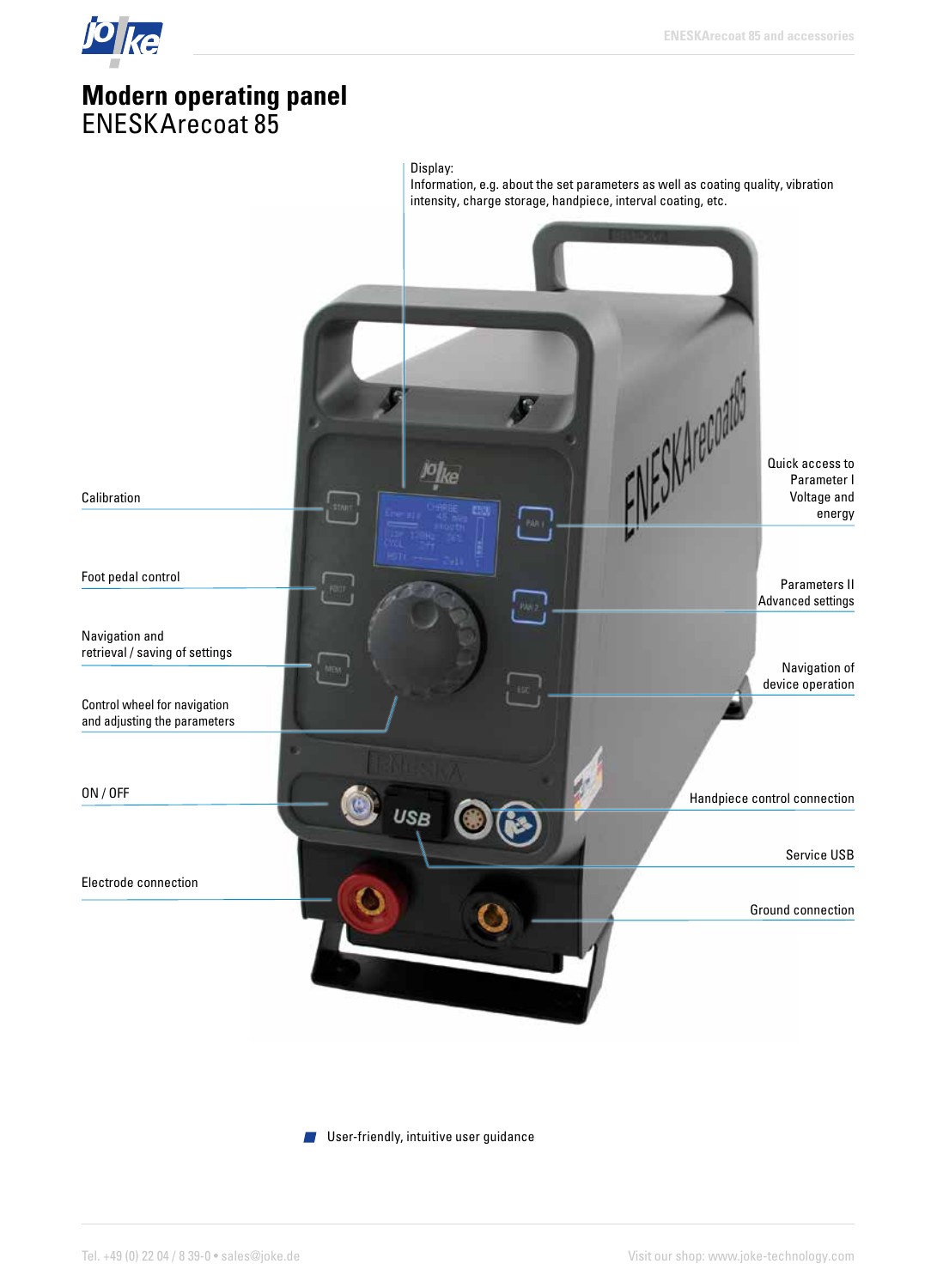

### **Tungsten carbide coating unit**  ENESKArecoat 85

#### **Methods**

Nowadays, very high demands are made on the toughness, hardness and surface wear resistance of tools, equipment and machines. The following options came to light in seeking a tough material with a more wear-resistant coating:

- 1. Galvanic coating with hard layers,
- 2. Plasma gun spraying method,
- 3. Electroerosive tungsten carbide coating.

The adhesive strength of the coatings in methods 1 and 2 is unsatisfactory in the case of heavy stresses since the coatings are likely to scale off. With the third method, however, it is possible to apply tungsten carbide in a very wear-resistant surface on the heavily stressed points of a workpiece.

#### **Properties of the tungsten carbide coat**

The layer applied combines joins perfectly with the steel and adheres in such a way that it withstands almost any mechanical stress. Blows, bending, stretching or compressive strains are incapable of detaching the coating. This can only be done by grinding or special sand blasting; it can, however, be relapped with diamond or silicon carbide. The steel beneath is not softened by the coating but increases in hardness in the upper zone. In the case of certain steel alloys the tungsten carbide layer even penetrates into the base material. The coating produces a hardness of up to 82 HR 30N, without the workpiece undergoing any change or distortion since the depositing process is practically cold. The coating possesses a high degree of heat resistance. The surface is uniform and shows no directional texture. With good saturation, it achieves a mean roughness of 2-9 µm.

#### **Examples of applications**

- Hardness coating of tools or wear parts to extend service life.
- Post hardening of additively manufactured parts
- Coating of smooth surfaces in order to achieve greater adhesion through the structure of the layer
- Coating of sliding surfaces in order to avoid cold weldings as a result of the structure of the layer

#### **Materials and their pretreatment**

Any soft, heat-treated and hardened unalloyed or alloyed steel is suitable as material for coating with tungsten carbide. The surface must be clean and metallically pure.